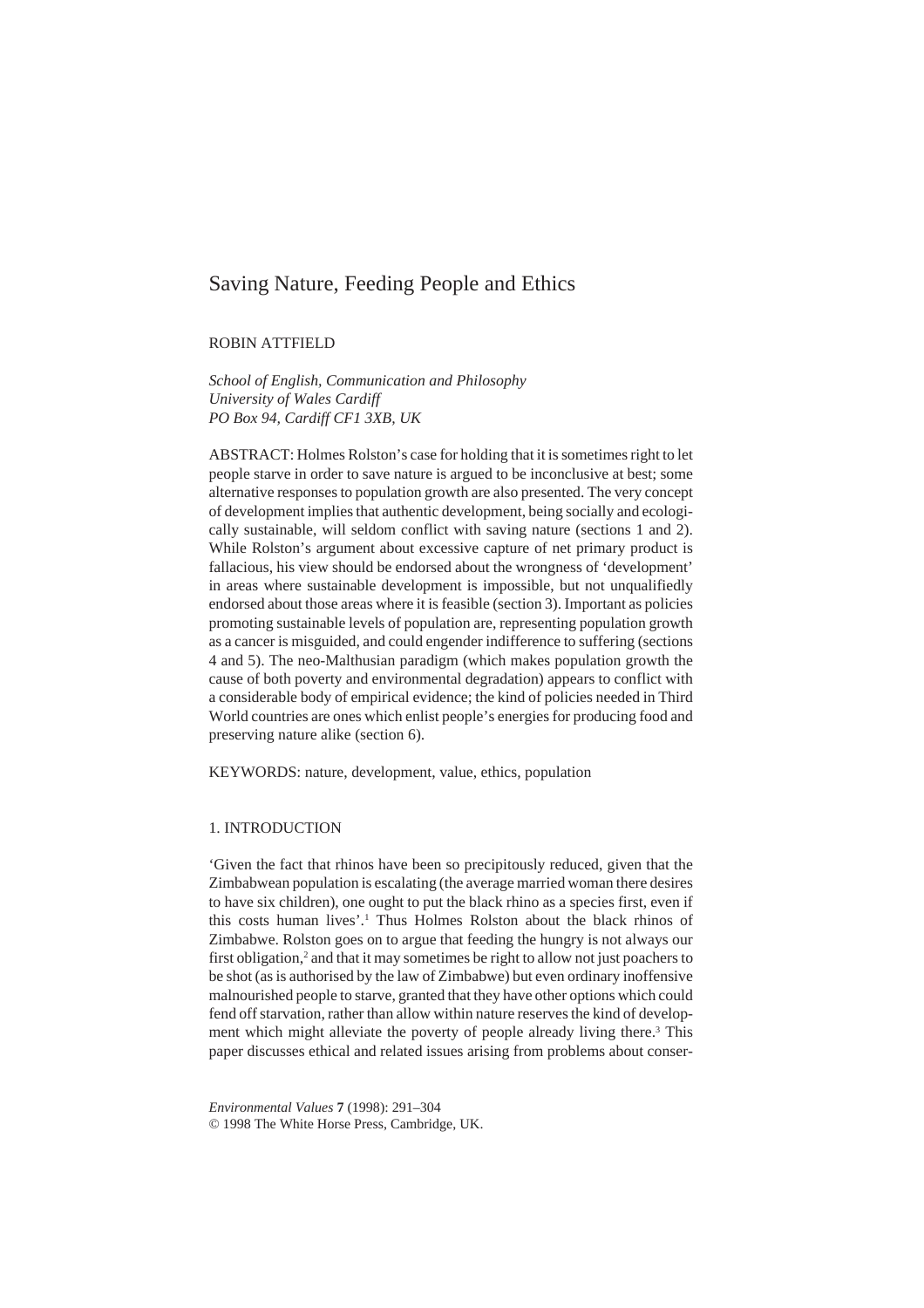vation, population growth and feeding people, as raised in Rolston's paper, together with some alternative responses to these issues.

Those of Rolston's readers who reject capital punishment or favour due process are likely to be unenthusiastic about any shoot-to-kill policy; but resorting to violence against poachers (including violence designed to incapacitate) might still be approved. Approving it, however, need not involve endorsement of Rolston's grounds; and the same applies to his grounds for prohibiting development in nature reserves. The issue is not a straightforward conflict of interests of the human population of Zimbabwe versus Zimbabwean rhinos. For the grounds for conservation include the interests of future Zimbabweans (some of whom may be saved from starvation thereby) and also, to some degree, the interests of future rhinos. These interests show that the sharp decline in the rhino population has moral relevance; but it is much less clear that the growth of the human population of Zimbabwe constitutes a reason for letting some of its citizens die, any more than the growth of Western affluence does, and much less still that the supposed desires of Zimbabwean mothers supply such a reason. Some rather different responses to population growth will be presented later in this essay.

## 2. PRIORITIES, PRESERVATION AND DEVELOPMENT

What, then, is to be said about priorities between saving nature and feeding people? Compared with many American environmentalists, Rolston is relatively moderate in these matters. Thus he does not write of population growth as a kind of pollution, or advocate the removal of indigenous peoples from their forests. However, he is prepared to argue from the actual moral assumptions of people in the actual world that meeting people's needs does not always take priority. For example, he is prepared to argue from people's willingness to deploy surplus resources on Christmas gifts, college education or symphony concerts rather than on relieving poverty, and from other suchlike existing priorities, for the conclusion that morality does not always require us to feed people first.

To such reasoning, we need not object that it moves from sociological facts to value judgements. For Rolston is aware that he is reliant on the acceptability of the moral assumptions of existing agents and communities, and that without such a premise his premises about Christmas presents and the rest have little relevance. Hence he could not object to this premise being made explicit: the moral assumptions of existing agents and communities (particularly Western ones) are acceptable, at least to some degree, he supposes. Yet this same premise still warrants criticism; the assumptions underlying Christmas expenditure could easily be morally indefensible. Indeed the annual spending spree of nominally Christian societies is frequently a target for moral criticism, whether from utilitarians, Kantians or religious believers. More generally, the moral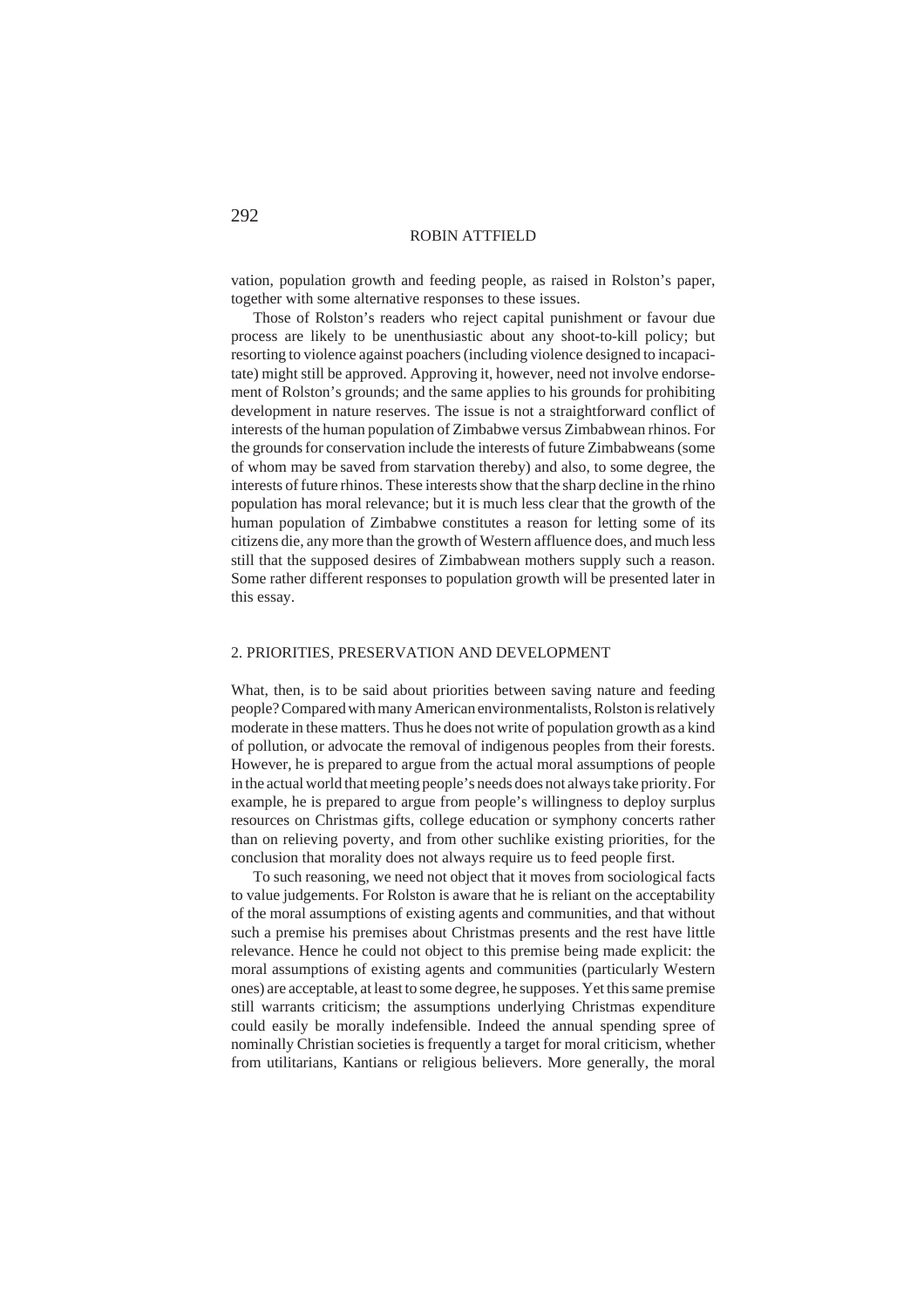assumptions of behaviour in the contemporary world cannot be allowed to form the basis of critical normative ethics; for on this basis it would make no sense to urge that the *status quo* warrants criticism and ought to change. Yet this is something which environmental ethicists usually both want and need to urge.

To be fair to Rolston, he is not in general a supporter of the *status quo,* he recognises the general moral importance of satisfying human needs,<sup>4</sup> and he allows that in many cases there will be no conflict between feeding people and upholding the interests of nature.<sup>5</sup> Indeed his argument is partly that feeding people first cannot always be given the highest priority, or prioritising anything else would always be wrong – which (I agree) is implausible. He also holds that most development (agricultural development included) is of a kind where nature is sacrificed. While it is undeniable that some so-called 'development' is of this kind, the limited scope of such conflicts is worthy of a few moments' reflection.

Conflicts between nature and development would be frequent if development happens whenever a change is generated by human beings which someone regards as an improvement (and this seems to be the sense in which Rolston is using the term). For if the concept of nature applies not only to wilderness but also to whatever exists without significant modification from human purposive activity or contrivance, then most building projects will constitute development in this sense, and will also subvert a larger or smaller segment of nature. Conflicts will, however, be less frequent where the concept of development is given its more usual sense, and relates to social and/or economic change which is genuinely for the better,<sup>6</sup> and not just change believed by someone to be such; for the relevant criteria will plausibly now include those of social justice, and will exclude much which would otherwise count as 'development'.

Now a further defensible criterion of development as genuine improvement is sustainability; for development which is unsustainable will seldom if ever comprise an improvement. Thus we already know, once we know that it is unsustainable, that either it will undermine itself, or that it will be undermined by other predictable processes; and this already casts considerable doubt on whether an improvement is present at all. Even if, with regard to human interests, there will be temporary gains (even for a thousand years), an unsustainable change scarcely counts as development if there is an alternative change which would be both beneficial and sustainable.

Sustainable changes, however, will typically allow affected tracts of nature to remain self-renewing and sustainable. For where affected tracts of nature are subverted or cease to be sustainable, the processes of production, whether of food or shelter or of other services, will more often than not be unsustainable themselves, because natural systems have ceased to be self-renewing and sustainable, and cannot sustain them indefinitely. (Rolston has suggested that processes which last for several centuries are thereby sustainable, but might also sacrifice much biodiversity;<sup>7</sup> in my view, if ecosystems are disrupted or undermined for the sake of processes which cannot be sustained indefinitely, these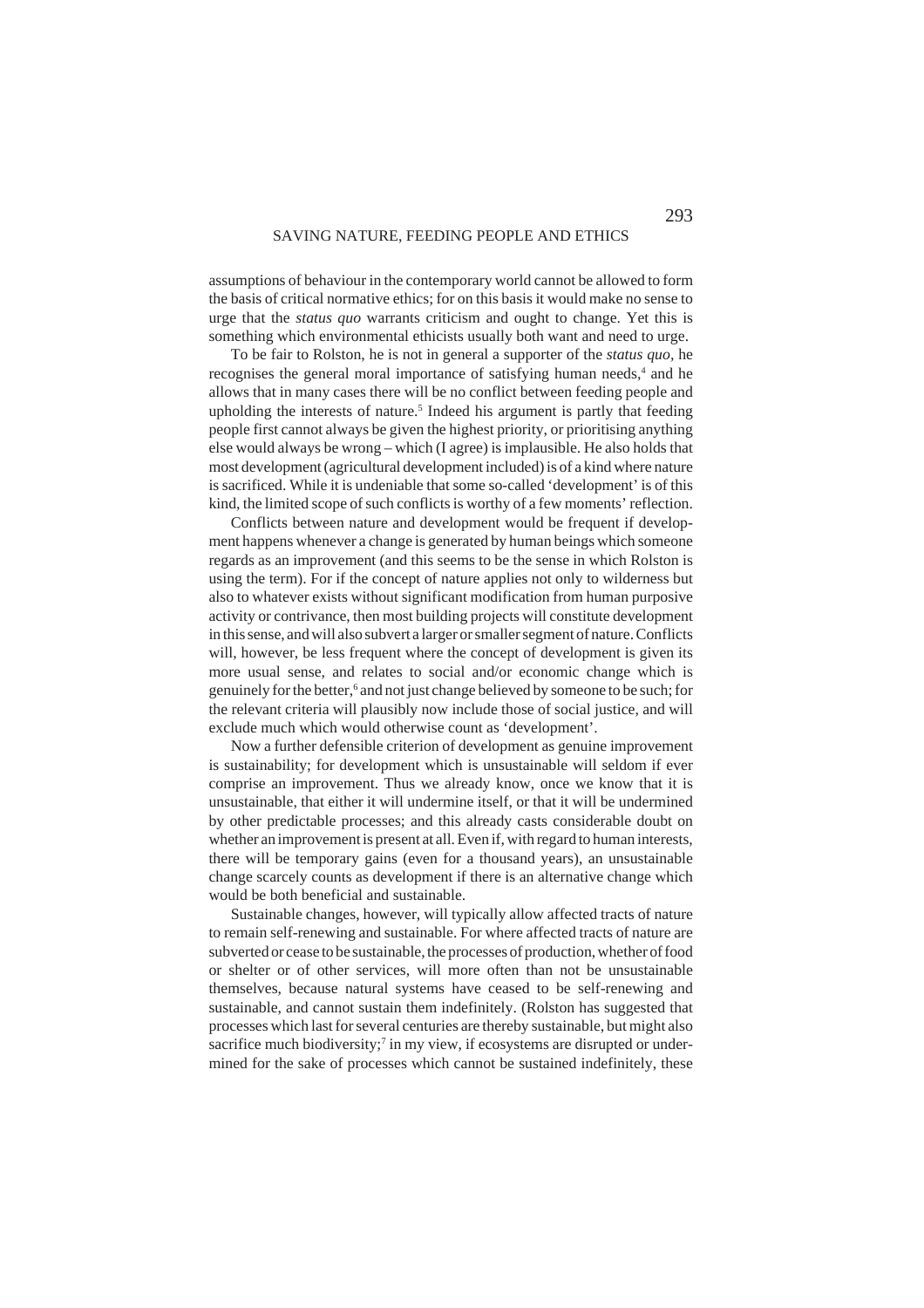processes are not sustainable.) Accordingly, development will seldom be worthy of the name where it is not sustainable, and sustainable not only in the form of stable systems of production but also with respect to the stability of the natural world. And if so, then it will not be the case that most development is of a kind where nature is sacrificed. Where nature is sacrificed, what is going on will usually fall short of being development, at least in the more usual sense of that term.

#### 3. GROUNDS FOR PRESERVATION

This is, however, a somewhat *a priori* defence of development; and in any case the impression should not be given that I would seek to argue against Rolston's conclusions about saving nature at all points. Specifically, the arguments for preserving wild species should be recognised, and require the preservation of some wild habitats (as Rolston argues with regard to black rhinos in Zimbabwe). These arguments derive from the interests both of future humans and also from those of the future wildlife whose existence we can either facilitate or prevent, plus obviously the interests of current wildlife and those current humans who derive benefit from the existence of wildlife.

Further, as Rolston concludes, this means that there are some areas which could be colonised by hungry humans, if only temporarily rather than sustainably, who might thereby temporarily satisfy their needs for food, fuel and shelter, but which should be denied to them in order to save the wild creatures (such as black rhinos) which depend on these same areas. The hungry humans would not be required to starve, being free, for example, to move to areas of development elsewhere. Nor would the indigenous people who already inhabit such reserves be required to leave, as long as their lifestyles are compatible with nature preservation. The only kind of prohibited actions would be ones which meet human interests through the kind of so-called 'development' which destroys the reserve, because of the value of the thriving of wild nature, because of the importance of this for future humans, and because of the importance of the intactness of habitats necessary if the thriving of wild nature is to be facilitated.

Now one of Rolston's background assumptions should be challenged. Rolston cites Peter M. Vitousek and others as having shown that 40 per cent of the planet's land-based net primary product (i.e. basic plant growth) has been captured by human beings, and claims that if the human population and its economic demand doubles, this capture could rise as high as 80 per cent, leaving little for 'natural forms of life that cannot be accommodated after we have put people first'.<sup>8</sup> But Mark Sagoff has pointed out that this argument wrongly assumes that increases in the size of the economy require a proportional increase in the percentage of net primary product calculated by this method as having been 'captured'.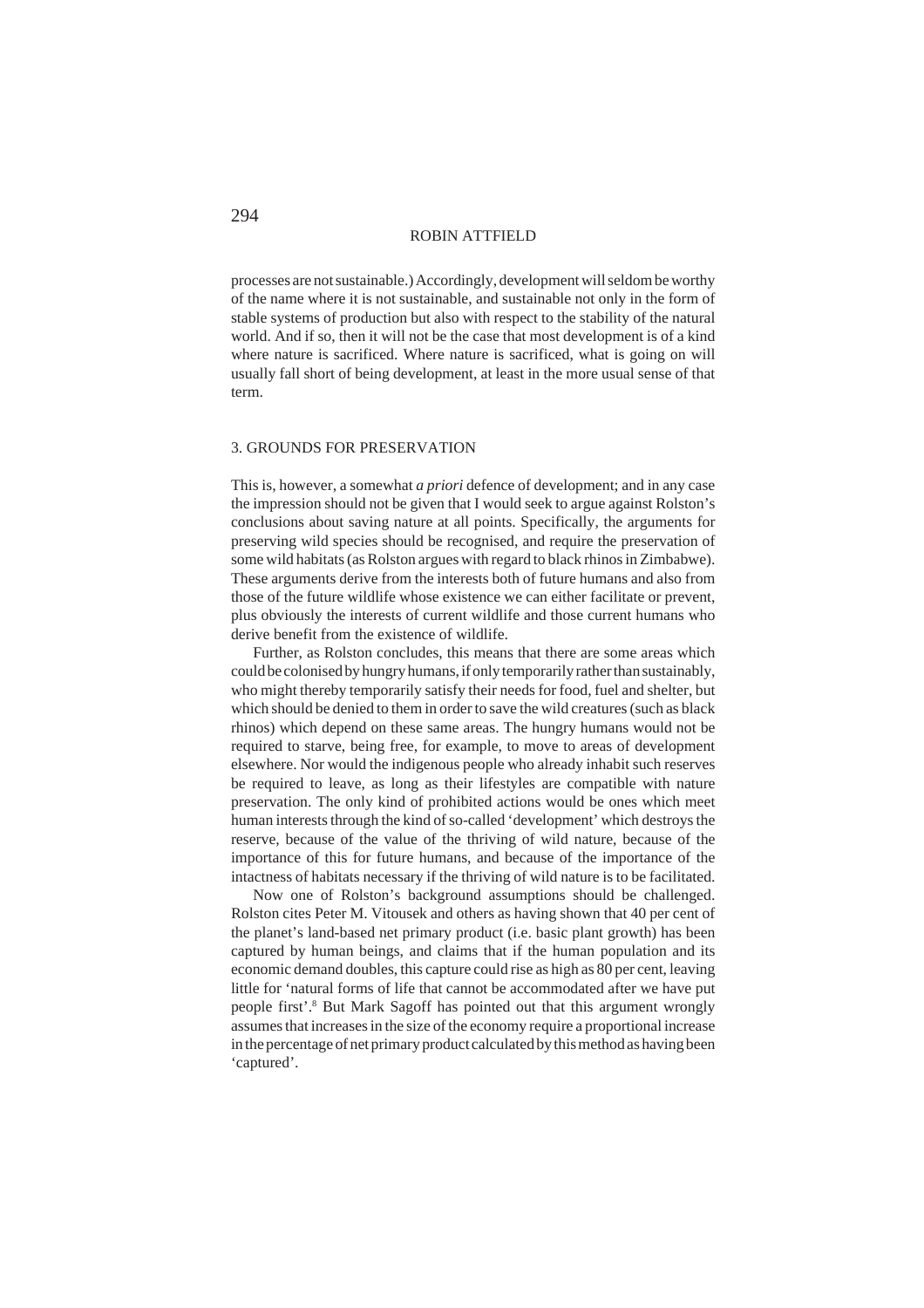Vitousek and his colleagues only reached their 40 per cent by including all the material used in human-dominated ecosystems by communities of organisms different from those in corresponding natural systems, or in other words all the plants indirectly affected through human-caused changes in land use, including all the plants of areas of countryside which are not strictly wilderness. Otherwise their figure for human use would have been around 5 per cent. Sagoff proceeds to argue that virtually the whole of North America had already been thus 'captured' (in the Vitousek sense) by 1492, and certainly by one hundred years ago, and that since there has been large-scale economic growth since then, the proportionality assumption must be rejected, as it implies that in the absence of increased capture of net primary product no economic growth in North America since then could possibly have occurred.

Obviously there was an increase in the actual exploitation of net primary product between 1492 and a century ago, but this does not detract from Sagoff's reply to Vitousek. Wary as we should often be of economic growth, such growth turns out to be partially independent of capture of net primary product,<sup>9</sup> a proposition assumed by Rolston himself when he remarks that agricultural production in many developing countries could be boosted without further encroachment on natural habitats.<sup>10</sup>

But as this last point exhibits, the unacceptability of Rolston's use of Vitousek's claims about net primary product does not entirely undermine his argument against the development of such habitats. For natural ecosystems and the valuable wild creatures which populate them continue to be under threat, not least through land hunger in areas of human population growth. Even if growth need not be at the expense of natural vegetation, it often is, and this is true of population growth as well as of economic growth.

A key aspect of Rolston's argument, however, is that the areas in question could not support human colonisers sustainably. Neither the moral philosopher nor, I suggest, the consistent environmentalist can rest content with the conclusion that some such areas should be forbidden to people altogether (and, to his credit, Rolston does not favour this<sup>11</sup>). Besides (although here Rolston might disagree), if the needs of starving people could be satisfied sustainably from a given area, there is a strong case in favour of letting them colonise it and thereby meet their needs, unless these needs both could be met elsewhere, and probably would be met if this were attempted. If the needs of future people count, so do the needs of current people.

The qualification about starving people may seem to suggest that my view is that priority should always go to human interests over nonhuman interests. In fact, this is a stance which I should reject. Often, for example, the human interests at stake will not be basic needs, while the nonhuman interests will comprise basic needs for the nonhuman creatures concerned. Besides, although I differ from Rolston in holding that some colonising of wild habitats is allowable, I still favour most current reserves remaining such, and more being created, in full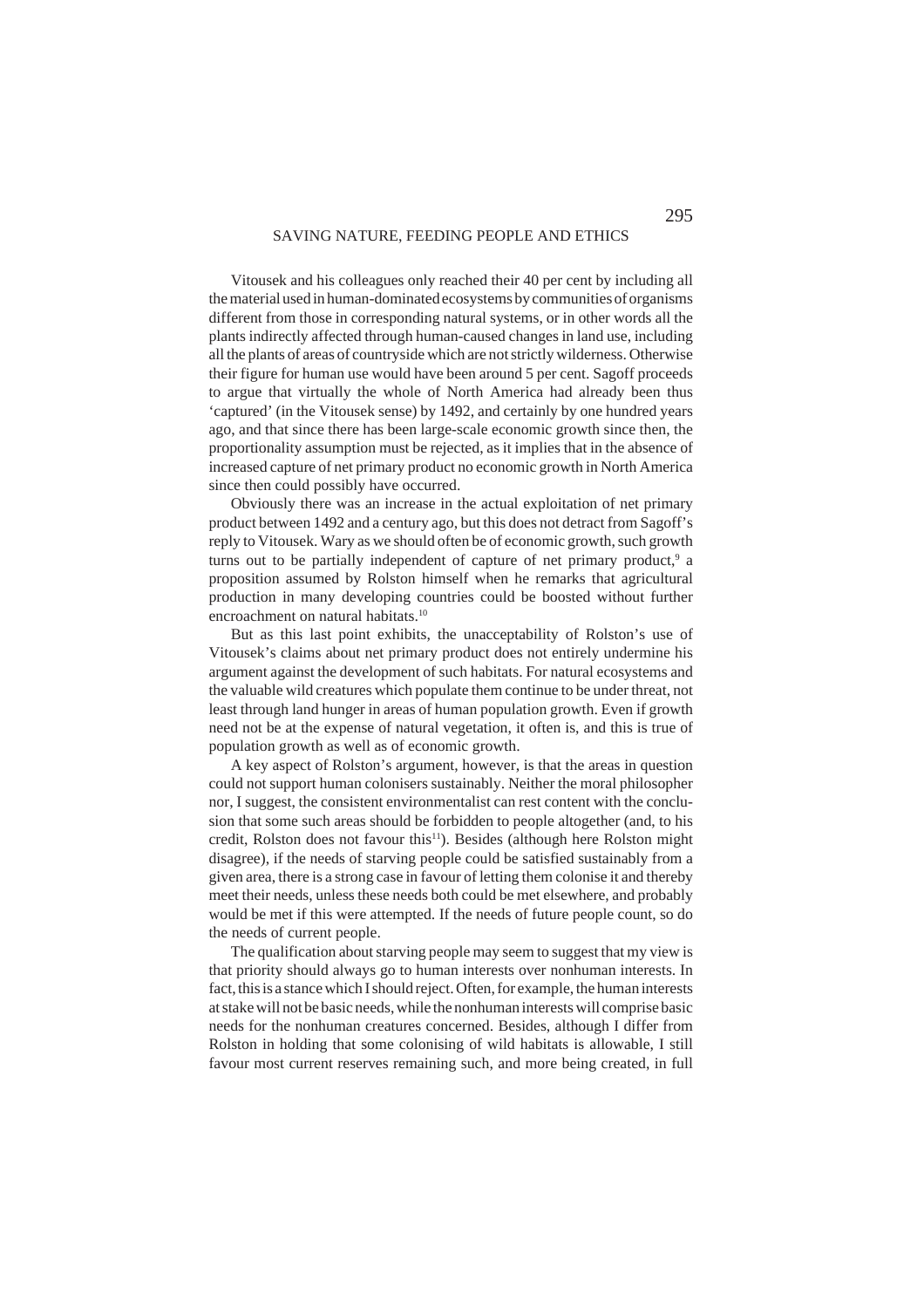recognition of the fact that this involves one or another kind of zoning, and the designating of these areas as prohibited to uses which would harm either other people or wild nature. The difference between us concerns the permissibility of sustainable development in some areas which are predominantly natural at present (such as the siting of solar energy plant in deserts close to areas needing an enhanced energy supply). In cases where such development could be and would be so planned and organised as to involve a sustainable relation between the human participants and nature, it should in my view be permitted for the sake of human needs.

Even so, it would have to be limited for the sake of species preservation. In previous centuries, poor people have been able to colonise wild areas, and this should not be wholly prohibited to the poor people of the present. Yet the ethical case for preservation means that this process must have its limits. Preserving the last members of a wild species can make a much greater difference to the total of value in the world than preserving the same number of members of a currently plentiful species would. For it preserves not only current lives but also the possibility of countless future members of the species coming into being in the future. This justifies preserving the territorial niches necessary for such preservation. While the case for such preservation could conflict with sustainable colonisation, in practice such conflicts would be rare, granted the argument already put forward concerning the way in which sustainable development allows of the sustaining of wild species and systems.

## 4. POPULATION AND SUSTAINABILITY

Certainly, population policies are important, so that we do not get into dilemmas such as choosing between exterminating wild species and/or allowing their extinction, and failing to make provision for an increased human population. Population policies (if voluntary, and integrated with policies of development) have the potential for eventually limiting the incidence of conflicts between preservation and human needs.

For many reasons including this one, population policies should aim at attaining a sustainable level of population. Even if the level at which the global human population eventually stabilises is substantially greater than the current population of the planet, a sustainable population could mean an end to encroachments on the remaining areas of countryside and of wilderness. Or rather, it could mean this as long as the level is not so high that next to no wilderness by then remains, and also as long as the introduction of sustainable processes of production and of food-supply by then prevents the need to extract resources from yet more and more wild places.

Even before the human population stabilises, there will be a tendency for conflicts between human colonisation of wild places and the preservation of such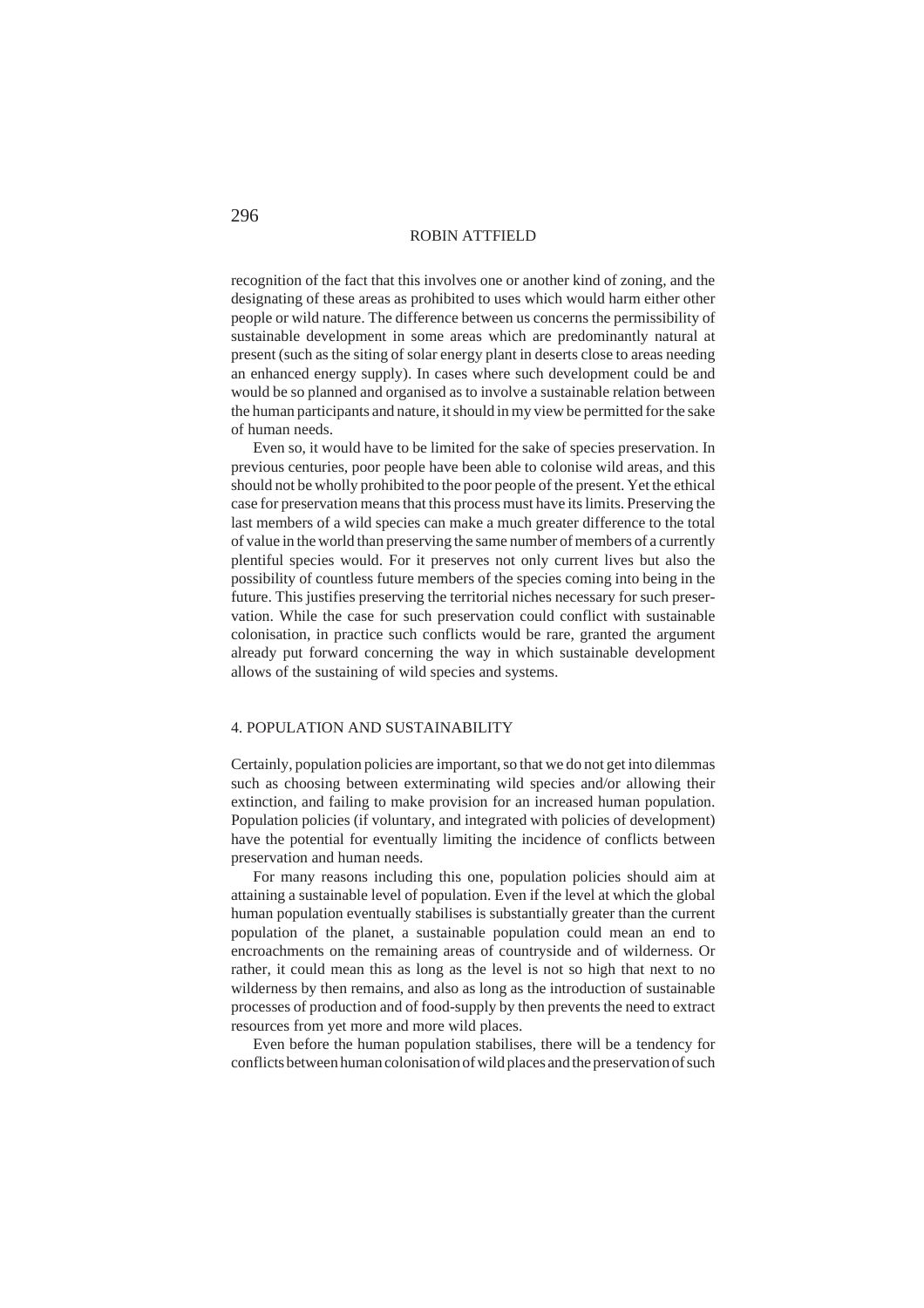places to become fewer, as long as the trend is in the direction of stabilisation; for the demand for additional territory will steadily reduce. Naturally the reasons for aiming at population stability are unlikely to be confined to the desire to avoid such conflicts; the interests of the human beings of that day are likely to be central. Nonetheless the eventual attainment of zero population growth on a sustainable basis remains likely to contribute strongly towards the preservation of wildlife and wilderness.

#### 5. ARE PEOPLE A CANCER?

Rolston, however, is not alone in representing much of the current human population of the world as resembling a cancer (glossed on his previous page as 'an explosion of unregulated growth'<sup>12</sup>), and many of its individuals as 'another cell of cancerous growth'. 'For a couple to have two children', he concedes, 'may be a blessing'. But the tenth child, he claims, is 'a tragedy'. 'When the child comes, one has to be as humane as possible, but one will only be making the best of a tragic situation, and if the tenth child is reared, and has ten children in turn, that will only multiply the tragedy.' Such tragic growth, he maintains, leads to a deteriorating quality of life and to deteriorating natural resources, declining ecosystem health and disappearing integrity. And in these circumstances, it is a fallacy to claim, he suggests, that we ought always to feed the poor first.<sup>13</sup>

While I agree that there are some measures which should not be taken to feed the poor because they are unsustainable methods and would destroy wild habitats, much of what Rolston here says is unacceptable. Admittedly my agreement that some means towards the feeding of the poor would be misguided commits me to the view that feeding the poor should not always be everyone's highest priority. But Rolston's argument would, if valid, prove too much, and would suggest that with regard to certain humans, or to all humans above certain vague numerical ceilings for certain territories, there is no obligation to feed these people at all.

First, it should be pointed out that if the conception and birth of anyone is a blessing and has positive value, then this should be true of the conception and birth of everyone, except perhaps those whose quality of life is going to be nil or negative. The intrinsic value of the life of a given person cannot simply disappear through the fact that this is the tenth child of their parents. At most, there might, alongside the positive intrinsic value attaching to such lives, be a negative instrumental value in the simultaneous existence of all ten children plus the other human inhabitants of the planet. Whether there actually would be such negative instrumental value might depend on factors such as the possible overcrowding which might sometimes result from the addition of extra people, the possible strain for those involved in supporting extra people through childhood, or the possible indirect effects of extra people on ecosystems.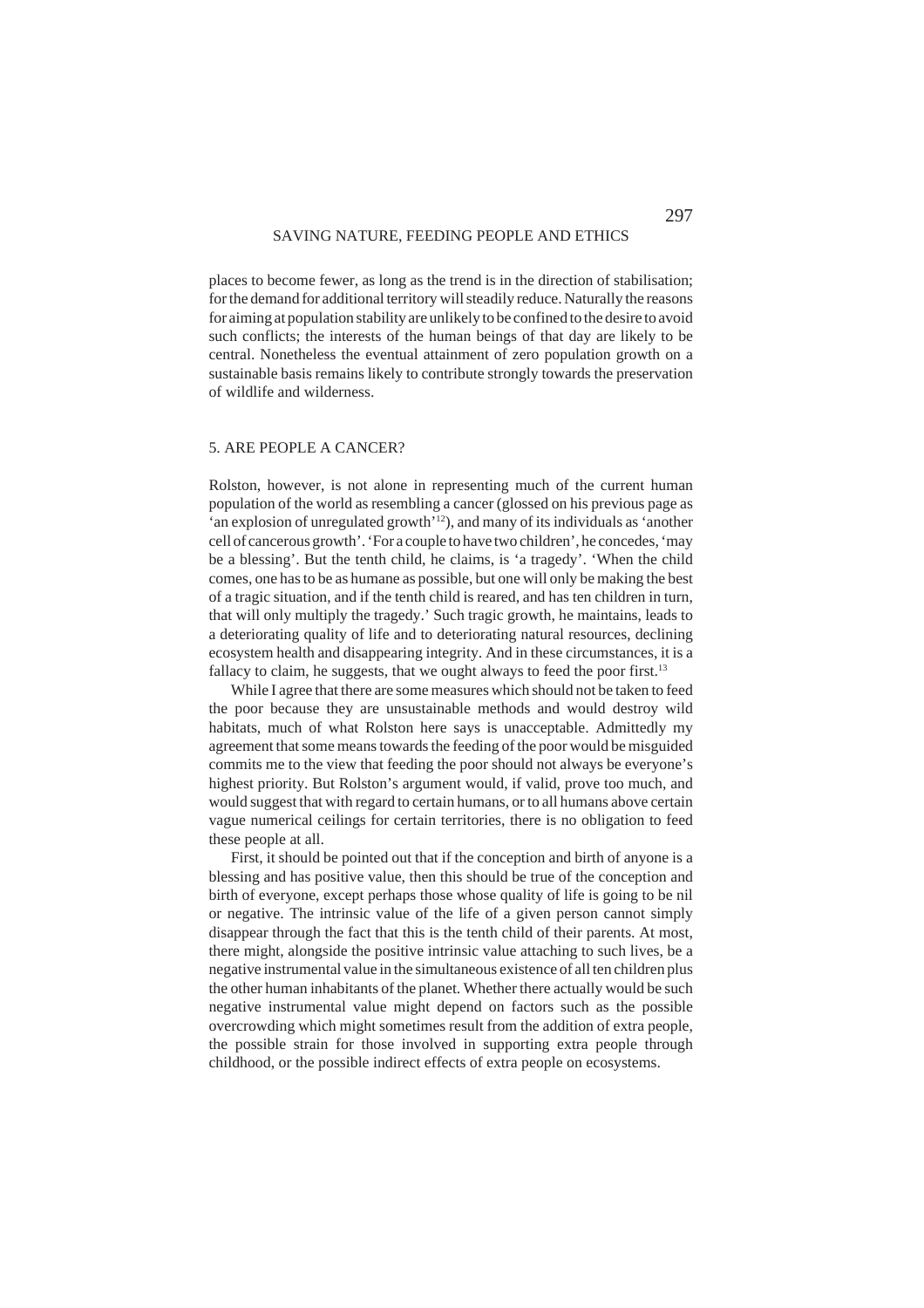Yet these very factors could easily be exaggerated. Overcrowding of dwelling-places is avoidable if enough are built to prevent houses being excessively crowded, and overcrowding of streets and squares if people refrain from gathering in excessive crowds. Attaining this would often involve few extra resources. As for strain for existing people, the addition of children to poor families in the Third World involves less strain than Westerners might expect, as such children soon become economically active, and thus usually supply pairs of hands which can assist in the work of providing for the family or the community. As for strain on ecosystems, sometimes no extra fuel will be involved (as the newcomers may share the same hearth as their elders), and whether their needs for food and for sanitation cause ecosystems to degenerate is much more a function of social arrangements than of these extra people's mere existence.

A little more should be said about the property of tenthness (or of ordinality in general) not undermining the intrinsic value of lives of positive quality. Rolston seems to be saying that additional children after some threshold number have no such value. But imagine that after the birth of such an additional child, one or more siblings die, and the total number falls below the threshold number. His view seems to imply that the life of this child now acquires the intrinsic value it would have had if her/his birth had occurred before the threshold was reached. But such miraculous changes to intrinsic value are incredible, particularly since no qualitative change may have befallen the child in question; for the child may be too young to be affected by the deaths of the siblings. Besides, if this child's life has intrinsic value after the siblings' death, it is difficult to see how it could have lacked it previously. What is much more credible is that overall disvalue arises (as I have suggested) because of the adverse effects of the simultaneous existence of so many people in much the same place on the flourishing both of the parents and of the children themselves. If the tenth child's arrival is a tragedy, it is not intrinsically a tragedy, but at most a tragedy in the circumstances, allthings-considered.14

While Rolston, who is a believer in intrinsic value, could scarcely claim that this language is inapplicable to such matters, some of his readers might prefer to interpret his language about blessings and tragedies in a relational manner, and thus resist the above introduction of talk of intrinsic value. They could endorse his talk of the blessing comprised by the first two children because these children bless the union of the parents with fertility and fruitfulness; and they could claim that the arrival of the tenth child comprises a tragedy because the entire family is now overburdened, something the parents have reason to regret. But my point can be re-expressed in the language of relationships and blessings. For once again the deaths of siblings could deplete the number of children to below the same threshold, and the existence of the additional child would now count as a blessing on the basis just mentioned. Thus there is nothing intrinsically tragic about the arrival of the additional child; once again, the tragedy derives from the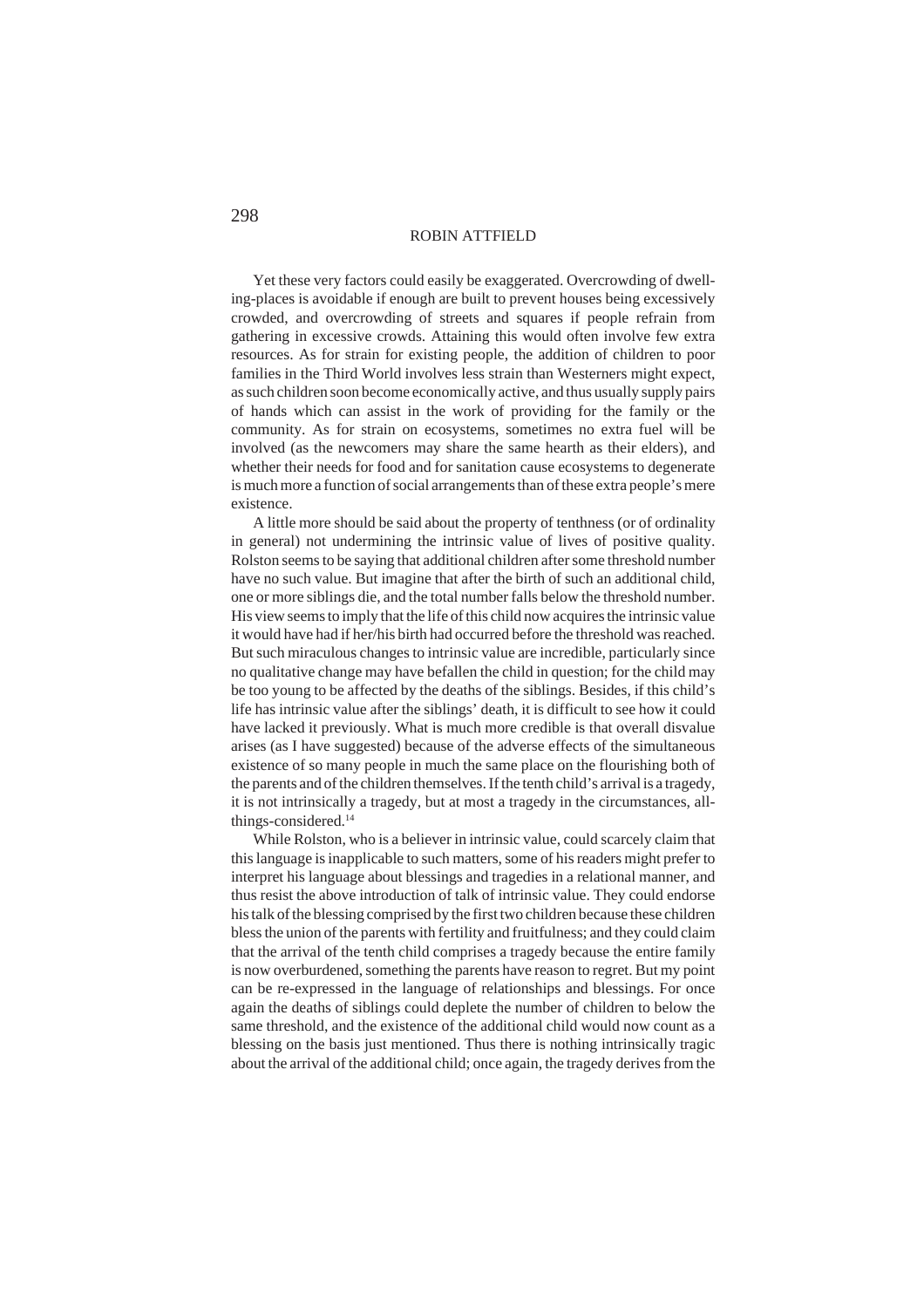effects of the overall family situation. If all the children stay alive, but half the children are adopted by a childless aunt and uncle, there may be no tragedy for the family, although the environment might still be affected.

My suggestion is that we retain both the language of blessings and tragedy, which could serve to convey how in many cases the parents would perceive and understand their predicament, and also the language of intrinsic and instrumental value and disvalue, which avoids the need for everyone to endorse such perceptions, and which conveys interpersonal reasons for our welcoming or regretting, encouraging or discouraging the events to which it is applied. The language of value has the further advantage that, since it does not depend on intensional contexts, like cases must be judged alike, and that thus tenthness (and ordinality in general) will only correspond to a difference in value where it is shown to be relevant.

The next question to be considered concerns what is meant when Rolston says 'When the child comes, one has to be as humane as possible, but one will only be making the best of a tragic situation, and if the tenth child is reared, and has ten children in turn, that will only multiply the tragedy'. Who, precisely, must be as humane as possible, but might still consider not rearing the tenth child? The possibilities include poor parents in a Third World country, that country's government, and Western aid charities and their individual donors. Third World governments often lack the resources to supply the material needs of their citizens, and there would be something extremely patronising about the suggestion that it is Westerners, already on average taking a disproportionate share of the earth's resorces, who are to decide humanely whether the child is to be reared, even though Westerners are the people most obviously able to choose between saving nature and feeding the poor. Several features of the context suggest that the decision-makers are poor parents, who may do 'what humans have always done, making a resourceful use of nature to meet their own needs'.15 But could it really be they who may instead 'try to save nature' and let the child go hungry?

In most cultures, parents are held to have a special responsibility to provide for their children, which takes precedence over other responsibilities. This may not be the last word on what the all-things-considered responsibility of the parents is; but in most countries the law requires parents or guardians to make this provision, on pain of considerable penalties. Thus, even if a reflective morality would not invariably support local expectations about parental duties, it would be unreasonable if the parents were to be expected to defy their country's law (and usually local custom too) in order to comply with reflective morality, even if reflective morality were somehow to urge infanticide. Thus the parents must be held to be justified in rearing the tenth child. And since they might themselves be tenth children of their parents, this judgement already supports the rearing of the tenth child of a tenth child.

This could still be a tragedy, all things considered. In my own view, it often would be. On the other hand, we have not yet heard enough about the situation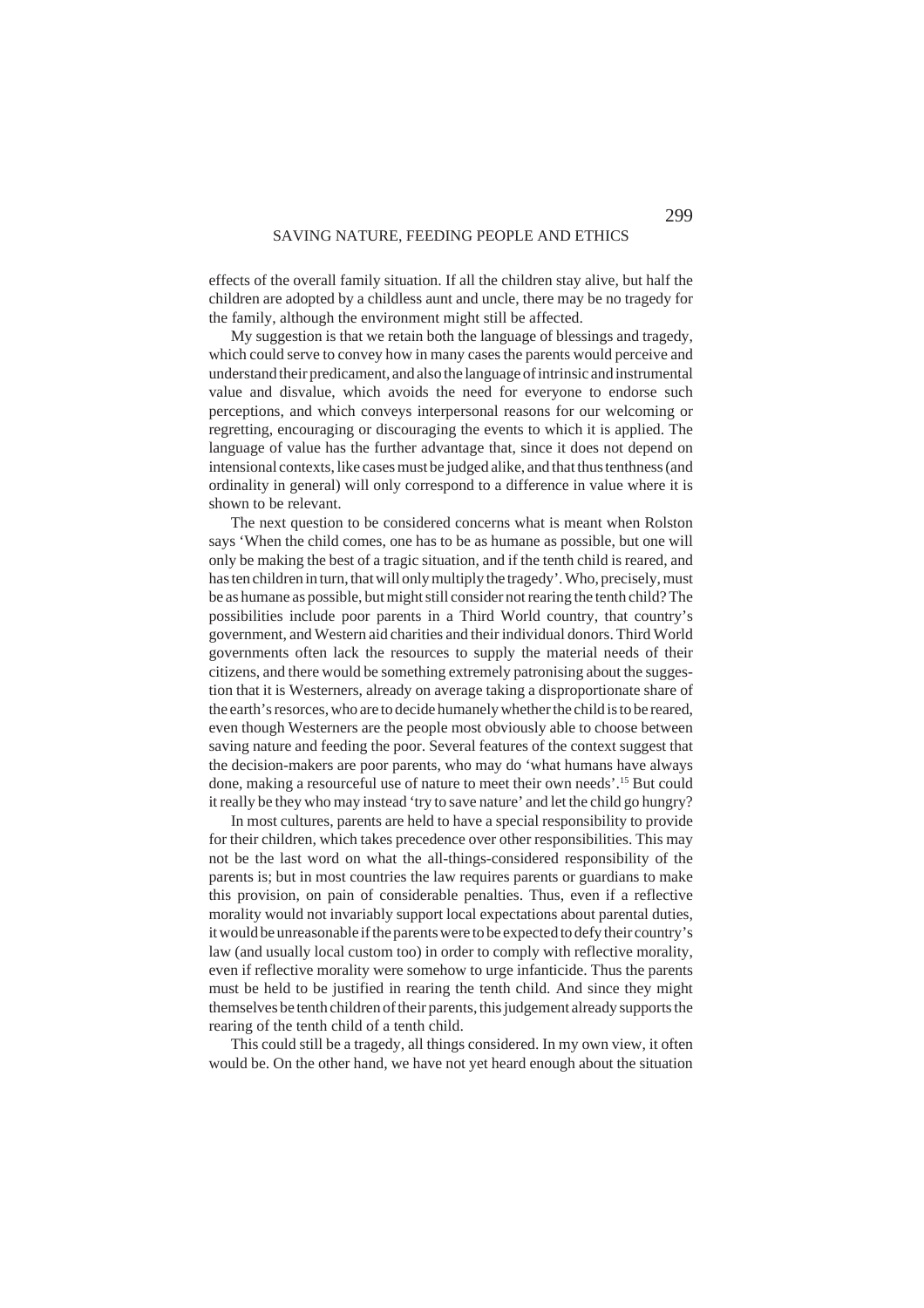of the poor parents to know this. For example, in some societies, large numbers of the population are childless monks; in such a context, if some adults have children at more than the replacement rate, that may be no problem. This would also be true of societies in which few people are celibate but fertility rates are low. Nevertheless, in many societies large families will often be a tragedy, all things considered, and should be discouraged, both by governments and aid agencies. But does this (or anything else) make population growth a cancer?

No. A cancer is not just 'an explosion of unregulated growth'. If it were, then species such as mushrooms, rabbits and locusts would often be cancerous. A cancer is also a growth bearing no positive intrinsic value itself which is also potentially fatal to a living creature capable of health, and who is thus, as has been argued more fully elsewhere<sup>16</sup> a potential bearer of intrinsic value.

But the suggestion that the current human population of the Earth is a cancer is deeply at variance with all this. On the one hand, unlike a cancer, this population consists of potential bearers of intrinsic value; and to represent such individuals (when numerous) as cancerous is to disregard this value, and to treat them as means only, and as nothing but dysfunctional ones too. On the other hand, what the collection of these intrinsically valuable individuals is supposed to be fatal to is the biosphere, which in the view of many including myself has no independent intrinsic value. The biosphere is still, of course, highly valuable, but this is because it is capable of generating bearers of intrinsic value such as individual humans and other creatures. Besides, if the suggestion is really that human beings might be a cancer because they could threaten each other, it is a fantastic hyperbole which serves to distract attention from ways in which these same human beings, in the same numbers, could avoid posing any such threats either to humanity or to other species.

I have no wish to deny that human numbers and activities are imperilling numerous other species, and that human numbers could easily grow to a level at which far more species would be threatened. But the possibility of extinctions has long been known, without usually inclining those aware of it to the vocabulary of pathology. Granted the strong grounds for preserving species, agents should certainly adopt concerted preservationist policies (and, where relevant, population policies to prevent unsustainable population growth too<sup>17</sup>). but need not simultaneously regard their own existence and agency as some kind of cosmic curse.

The discourse of human population as cancer is also dangerous. If, beyond certain numbers, humans comprise a cancer, then the motivations to save human life, to heal injury and to cure illness are likely to lapse. For if each individual existence beyond a certain numerical level is an evil, then (whatever humanitarianism may dictate) there must be virtue in letting such individuals die, if not in speeding the process. This discourse thus generates a reluctance to show solidarity with vulnerable humans, and can predispose those who endorse it to misanthropy. Morality is thus wrenched from its springs in sympathy, benevo-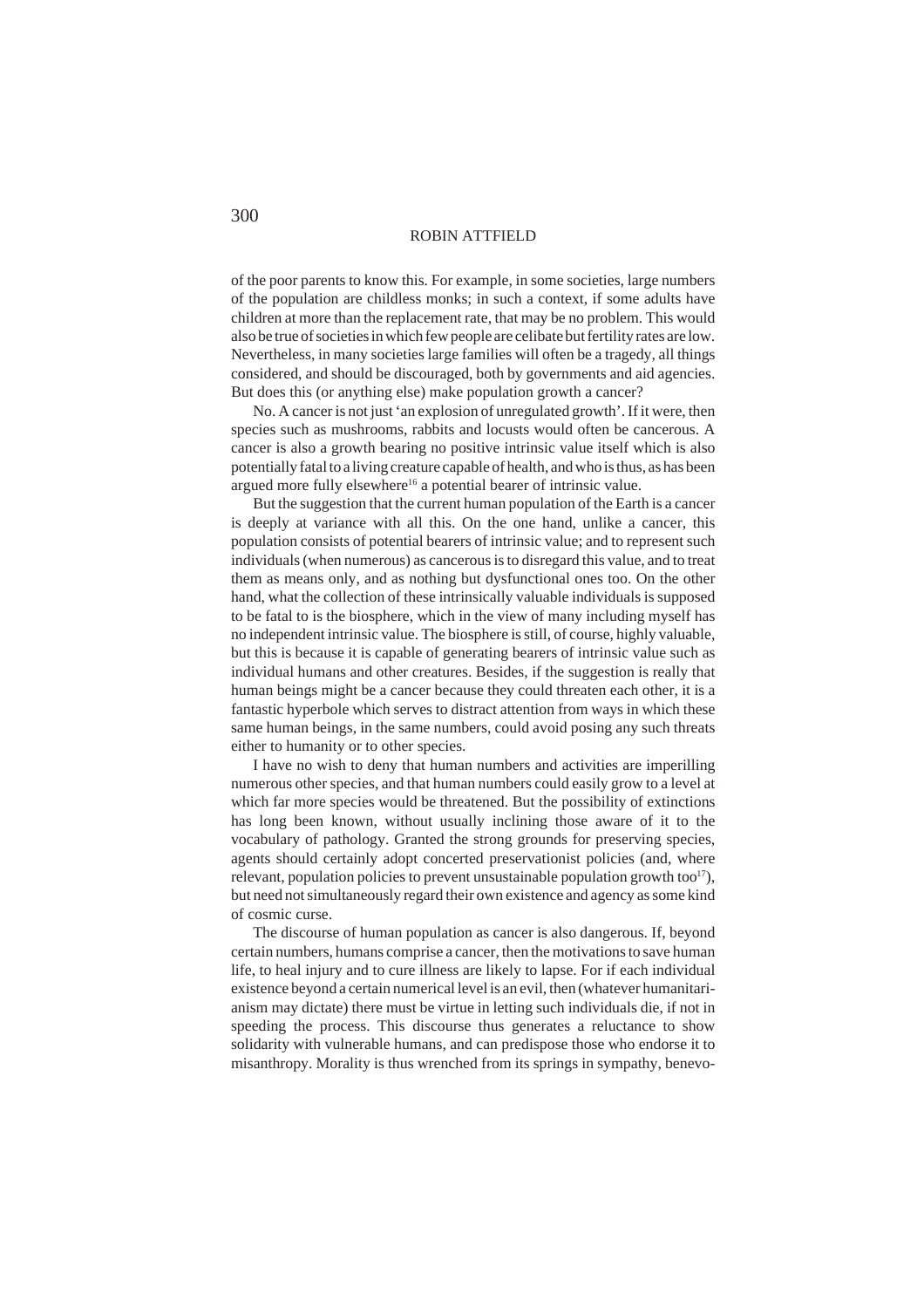lence and mercy, and is even liable to be diverted from its concern for justice, in favour of some kind of global hygiene. The possibilities for racist or fascist outcomes are all too clear. Besides, if human numbers beyond a certain level comprise a cancer, then the cancer is ourselves, the thinkers who think this thought, as much as other families or other peoples. At the very least, we should stop having children, even if we would be justified in remaining alive at all.

Thus the purportedly factual claim that population growth is cancerous turns out to carry unacceptable conceptual and normative implications. Rapid population growth is a real problem, but lacks these implications. Thus the depiction of population growth as cancer cannot be regarded as contributing to the case for withholding priority from feeding people.

# 6. THE DELUSION OF THE NEO-MALTHUSIAN ENVIRONMENTAL PARADIGM

Besides, the belief that population growth (sometimes supposedly combined with fecklessness) among rural people in the Third World is fatal to the environment and to sustainable development is often treated as an unchallengeable axiom among advisers of Western aid agencies in the grip of a preconceived neo-Malthusian environmentalist paradigm, and with total disregard for empirical evidence to the contrary. Allan Hoben has ably demonstrated this, and how the belief just mentioned has bedevilled the findings both of supposedly empirical research and of policy advisers.

Hoben's central case study concerns the Akamba of Kenya, whose land has become both greener and more productive through the same period as a continuation of human population growth which experts had claimed to be generating irreversible and hopeless desertification.18 He also presents parallel case studies from Kordofan in the Sudan19 and Kissidougou Prefecture in Guinea;<sup>20</sup> in both cases experts' claims about demographic pressures allegedly producing overgrazing, environmental degradation, deforestation and (in the Sudanese case) encroachment by the Sahara turn out to be constructions of outsiders who forced the phenomena to comply with an entrenched paradigm.

I am unable to claim that population growth *never* causes environmental degradation; thus the evidence which Rolston cites from Madagascar could well attest that it can,<sup>21</sup> unless possibly it is vitiated in parallel ways. Besides, Hoben's evidence of areas of Africa becoming greener relates (at least for his Kenyan and Guinean examples) to tree-planting on the part of local people, rather than to preservation of natural habitat. Yet this same evidence, combined with Hoben's account of how peoples such as the Akamba have been deprived of the best land during and since the colonial period, $22$  raises doubts about claims of widespread poor land-use,<sup>23</sup> and about population growth driving people to colonise remaining areas of wilderness. Hence we should be cautious before supporting policies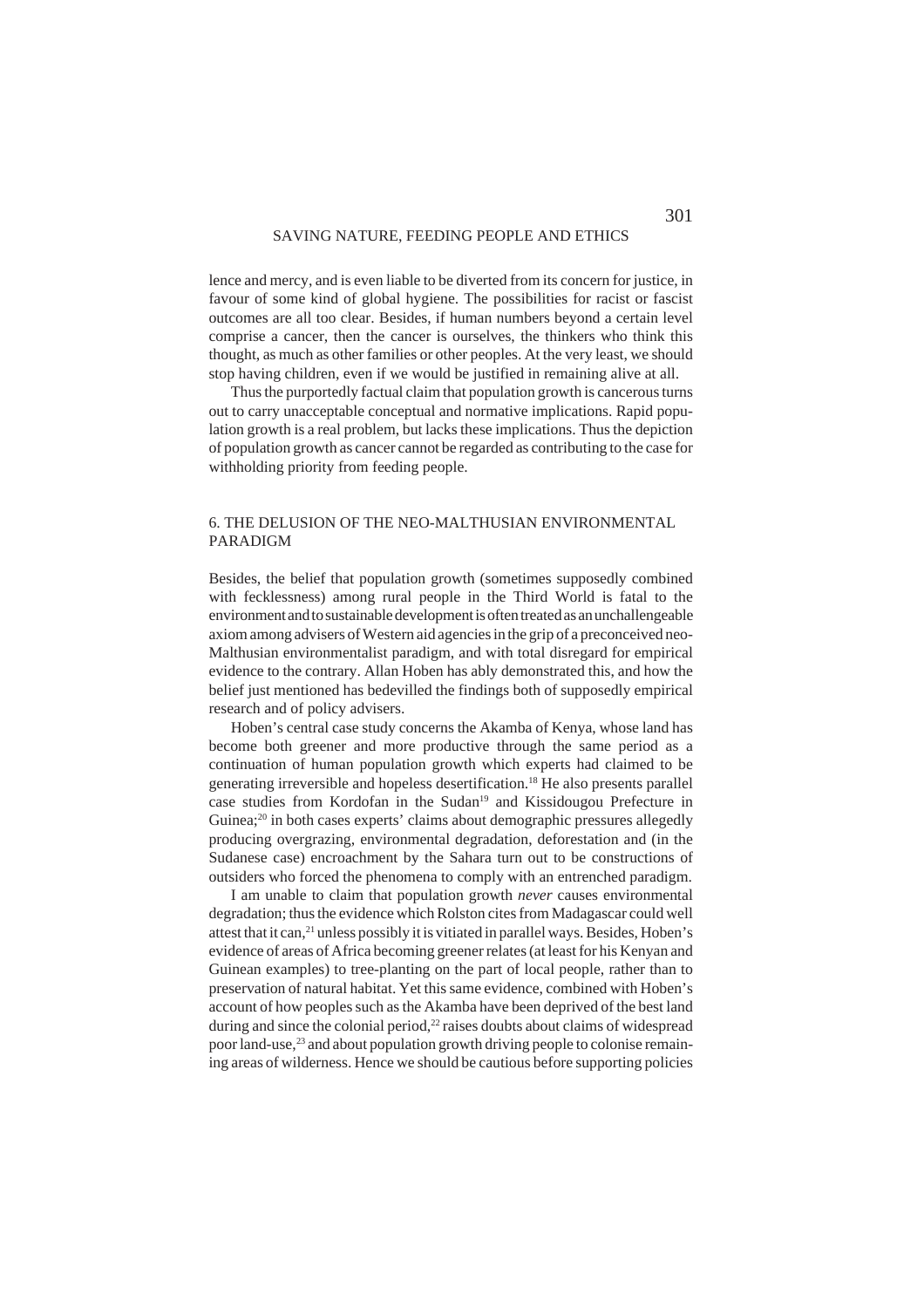which might prohibit people introducing improved methods of agriculture, or before urging donor agencies to pressure African governments to require such often questionable policies as conditions of receiving aid packages.

In any case, the world population is going to increase before it stabilises; and it would be unfortunate if this larger population of the middle of the next century is told by its philosophers and by their predecessors of today that many of its members ought not to have existed. Even if this is true, none of them will have been able to avoid existing; and suicide on the part of the conscientious ones is unlikely to improve matters.

Rather we have to plan for a planet with ten thousand million people (or more) living sustainably (even though a lower maximum would be desirable), and with sustainable wild habitats too. This requires both population policies (as in China), preservation policies (as in Kenya and Zimbabwe), and development policies which harness the energies of existing people and (in due course) of their descendants both for development and for preservation.<sup>24</sup>

In the long run, the ethical issue of whether we should ever give priority to saving nature over feeding people (to which the answer probably remains a heavily conditional 'yes') loses its significance. Agonising about this theoretical question should be replaced by devising policies of development and of preservation in which local people, including rural people, can participate, policies which encourage people both to save wildlife and to feed themselves.

## **NOTES**

I am grateful to the editor of *Environmental Values,* to several referees and to Holmes Rolston for comments on and criticisms of this essay, while taking full responsibility for its final form and content myself. I am also grateful to the participants in the Third International Jacobsen Philosophy Conference, held at Harare, Zimbabwe in March 1996, and to participants in a Seminar of the Department of Philosophy, University of Salzburg, held in May 1996, for their comments on a related paper, soon to be published in Barnabas Dickson (ed.), *When Our Bellies are Full, Elephants are Beautiful: Philosophical Debates on the Environment,* Harare: University of Zimbabwe Publications. A German translation of that paper has appeared: Robin Attfield, 'Natur erhalten oder Menschen Ernähren?', *Conceptus: Zeitschrift für Philosophie,* **XXIX.74**, 1996, 27-45.

- 1 Rolston 1996, pp. 257–258.
- 2 Rolston 1996, pp. 260–261.
- 3 Rolston 1996, p. 259.
- 4 Rolston 1996, p. 246.
- 5 Rolston 1996, p. 245.

<sup>6</sup> Clarificatory note (supplied at the proofs stage): this could be better expressed as 'social and economic change which genuinely satisfies human needs', the sense widely used in, for example, development ethics circles. (I did not intend the view that 'development' carries a prescriptive meaning.) 'Development' in the sense just specified could still fail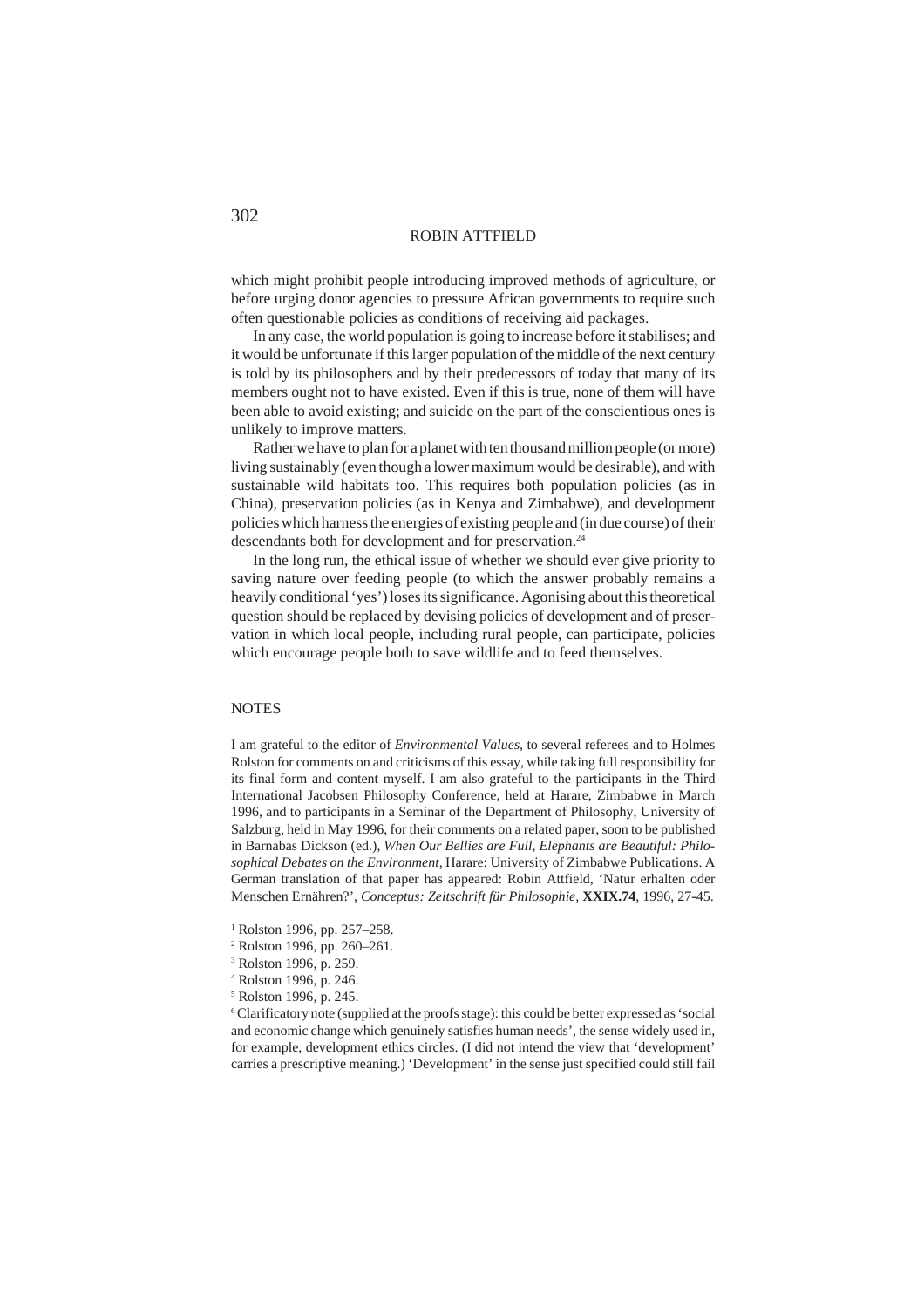on occasion to be change for the better, all things considered; but much so-called 'development' would (importantly) be denied the accolade of comprising development in this sense. At the same time, the criteria of development in this sense cohere well with those of social justice. Further, development in this sense typically involves sustainability, for the reasons given in the penultimate paragraph of this section.

7 Rolston, private communication of April 11, 1996.

8 Rolston 1996, p. 256; he here cites Vitousek et al. 1986.

9 Sagoff 1995.

<sup>10</sup> Rolston 1996, p. 256.

<sup>11</sup> Rolston 1996, p. 259.

12 Rolston 1996, p. 254.

13 Rolston 1996, p. 255.

<sup>14</sup> Rolston considers that this was his sense of 'tragedy' too (private communication of April 11, 1996). The relation between population and flourishing is discussed in Attfield 1995a, chapter 10, 'Population and the Total View'.

15 Rolston 1996, p. 255 (previous paragraph).

<sup>16</sup> Attfield 1995b.

<sup>17</sup> I am indebted to Rolston (private communication of 11 April 1996) for pointing out the bearing of my earlier remarks about unsustainable development on population processes. <sup>18</sup> Hoben, 1995, pp. 19-21. Hoben here cites Tiffen and Mortimore 1992, and Tiffen, Mortimore and Gichuki 1994.

<sup>19</sup> Hellden 1988. The current famine in Sudan is largely due to civil war.

20 Fairhead, Leach et al. 1992.

21 Rolston 1996, p. 256, where he cites Wilson 1992, p. 267, and Jolly 1980. Contrary evidence from Nigeria and elsewhere in West Africa is available in Lockwood 1995.

- 22 Hoben 1995, p. 17.
- 23 Hoben 1995, pp. 18–19.

24 I have revisited these issues in *The Ethics of the Global Environment*, 1999.

#### **REFERENCES**

- Aiken, William, and Hugh LaFollette (eds.), 1996. *World Hunger and Morality,* 2nd ed., Upper Saddle River, NJ: Prentice-Hall.
- Attfield, Robin 1995a. *Value, Obligation and Meta-Ethics,* Atlanta and Amsterdam: Rodopi.
- Attfield, Robin 1995b. 'Preferences, Health, Interests and Value', *Electronic Journal of Applied Philosophy,* **3**:2.
- Attfield, Robin 1999. *The Ethics of the Global Environment*. Edinburgh: Edinburgh University Press.
- Fairhead, James, Melissa Leach *et al.*, 1992. *Forests of the Past? Archival, Oral and Demographic Evidence in Kissidougou Prefecture's Vegetation History*. COLA Working Paper, no. 1.
- Hellden, Ulf 1988. 'Desertification Monitoring: Is the Desert Encroaching?', *Desertification Control Bulletin*, **17**: 8-12.
- Hoben, Allan, 1995. *The Cultural and Political Construction of Environmental Policy in Africa*, Medford, MA: Global Development and Environment Institute